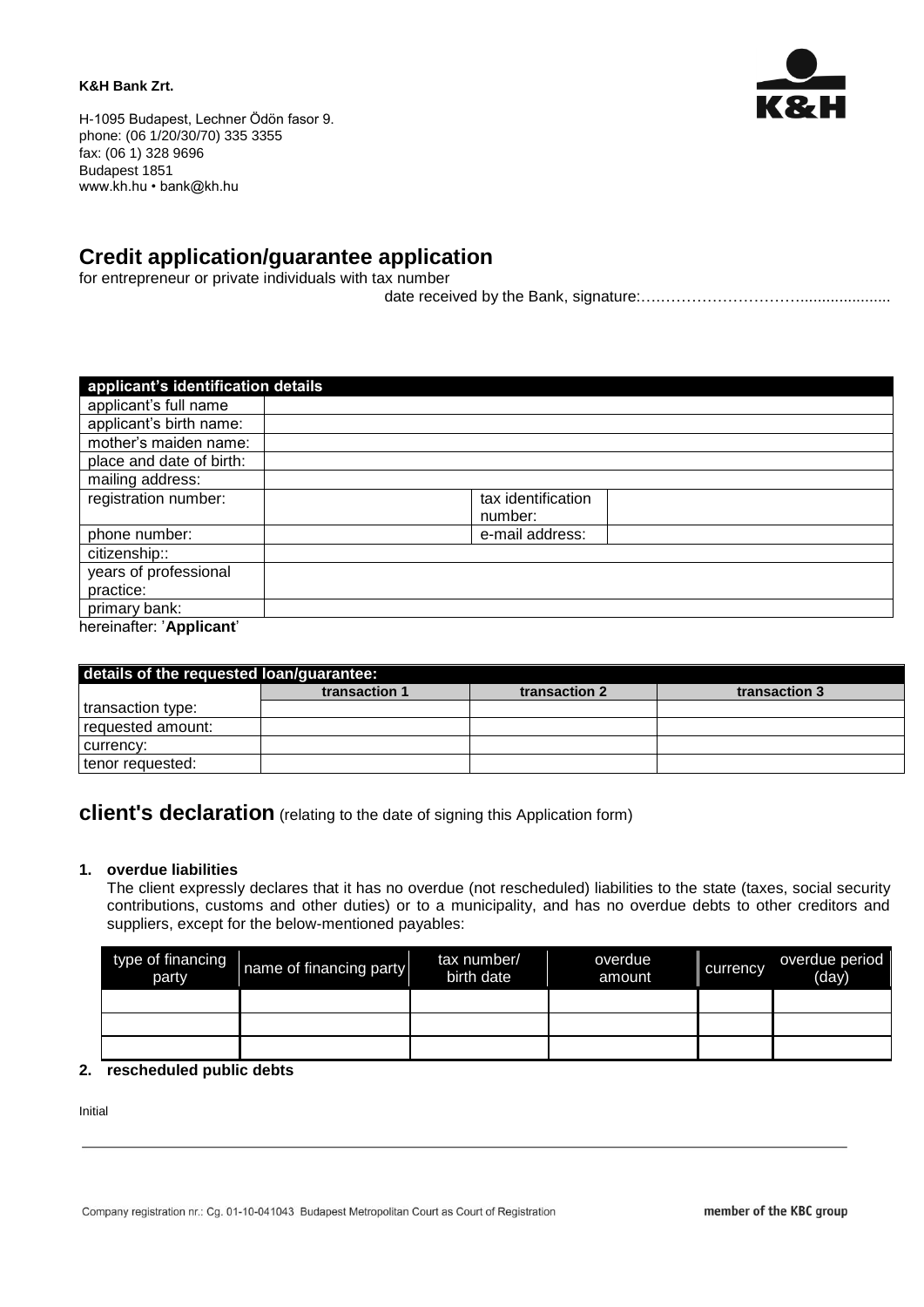

The client expressly declares that it has  $\Box$  it does not have  $\Box$  rescheduled liabilities to the state or to a municipality

## **3. third party financing**

The client expressly declares that it has no loans, credits, rescheduled public debts or other obligations outstanding to other financial institutions and/or third parties except for the following:

| type of financing<br>party | name of<br>financing<br>party | tax<br>number/birth<br>date | amount | currency | annual<br>debt<br>service | maturity | type of<br>collateral |
|----------------------------|-------------------------------|-----------------------------|--------|----------|---------------------------|----------|-----------------------|
|                            |                               |                             |        |          |                           |          |                       |
|                            |                               |                             |        |          |                           |          |                       |
|                            |                               |                             |        |          |                           |          |                       |

## **4. granted loans and overdue claims**

The client expressly declares that it only granted credit to the following third parties, and claims overdue amounts only from the following third parties: (given loans, other overdue claims)

| party | type of financing $\sqrt{\ }$ name of financing<br>party | tax number/<br>birth date | amount | currency | maturity | overdue period<br>(day) |
|-------|----------------------------------------------------------|---------------------------|--------|----------|----------|-------------------------|
|       |                                                          |                           |        |          |          |                         |
|       |                                                          |                           |        |          |          |                         |
|       |                                                          |                           |        |          |          |                         |

## **5. collateral provided to third parties**

The client expressly declares that it has not provided collateral to cover any obligation of third parties, and none of its assets have been encumbered by a mortgage or other lien, except for the following:

| type of<br>collateral | type of<br>secured<br>commitment | collateral provider's<br>name and relation to<br>the client | tax number/<br>birth date | collateral value | currency of<br>collateral | maturity date<br>of collateral<br>contract |
|-----------------------|----------------------------------|-------------------------------------------------------------|---------------------------|------------------|---------------------------|--------------------------------------------|
|                       |                                  |                                                             |                           |                  |                           |                                            |
|                       |                                  |                                                             |                           |                  |                           |                                            |
|                       |                                  |                                                             |                           |                  |                           |                                            |

## **6. the applicant hereby also makes the following statements:**

- 6.1 The Applicant declares that it received clear and detailed information from K&H Bank Zrt. (hereinafter: '**Bank'**) on the processing of its personal data. The Applicant is aware of and expressly acknowledges such information, including the information contained in the Data Protection Notice (https://www.kh.hu/adatvedelem) and the provisions of the General Terms and Conditions pertaining to data protection and data processing as well. The Applicant confirms that it had the opportunity to ask its questions and obtained clear answers to them.
- 6.2 The Applicant hereby also grants the Bank the authorizations identified in the Bank's General Terms and Conditions, as well as a waiver in respect of the obligation to keep banking and business secrets, limited to the matters identified in the General Terms and Conditions;

Initial: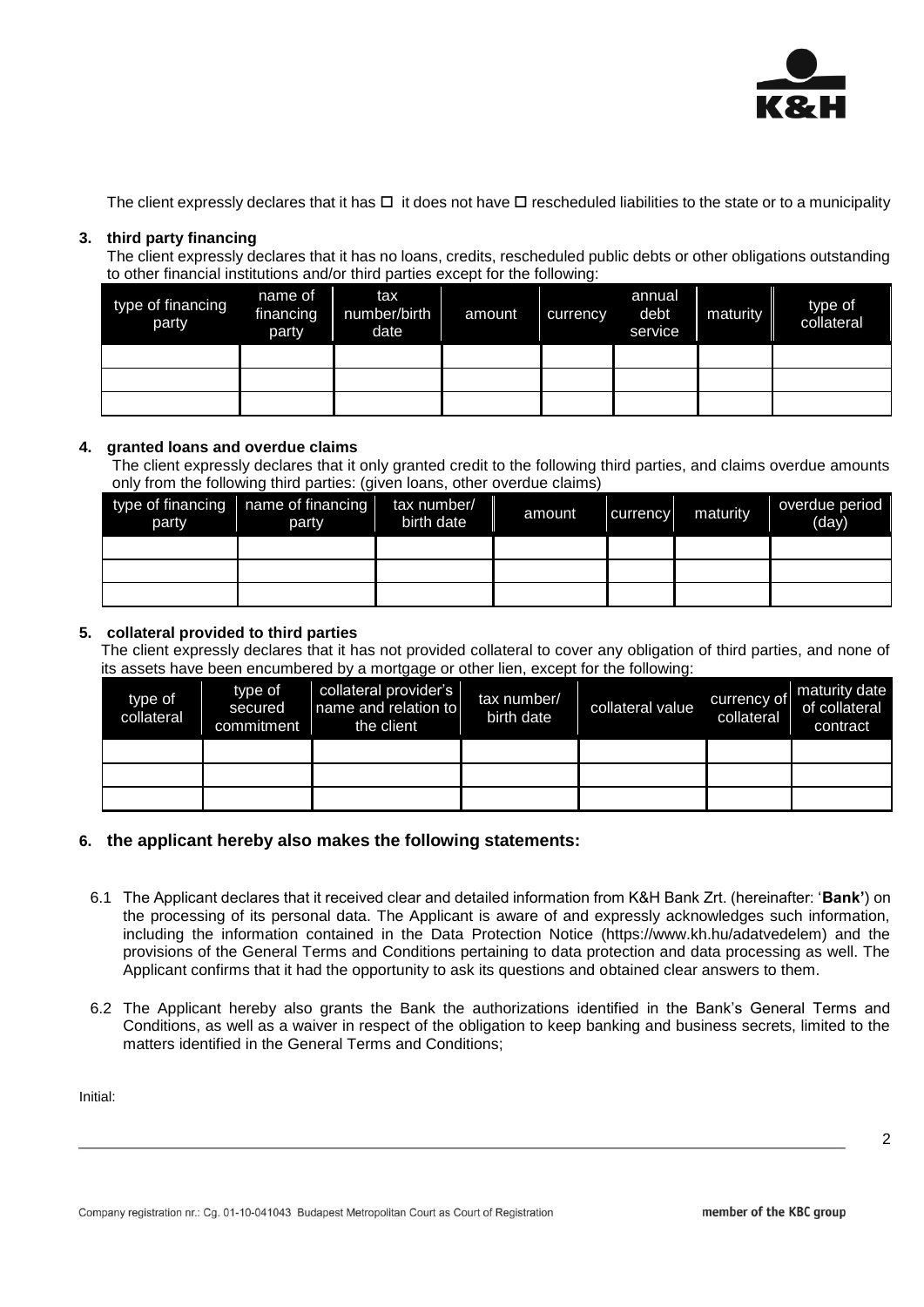

- 6.3 The Applicant hereby declares that the submission of the present application represents a contractual offer on his/her part. The Applicant understands that the submission of the application and any communication with any of the Bank's officers do not generate any obligation on the Bank's part to provide a service, before the client contract is signed.
- 6.4 The Applicant hereby attests that no court, arbitration court, foreclosure, debt settlement proceeding or other procedure is underway against him/her (and that there is no threat of such procedure either).
- 6.5. The Applicant declares, that she/he is the member or the head of the management body or the auditor of the Bank or an enterprise that have close links with the Bank, or she/he is the close relative of the persons referred above (management body: board of directors and supervisory board of the Bank, KBC Group N.V., KBC Bank N.V., K&H Alapkezelő Zrt., K&H Faktor Zrt., K&H Eszközlízing Kft., K&H Autópark Kft., K&H Ingatlanlízing Zrt., K&H Csoportszolgáltató Központ Kft., K&H Jelzálogbank Zrt., K&H Equities Tanácsadó Zrt.) or the aim of the transaction covered by this application is getting a share by the Applicant in an enterprise in which either of the persons referred above has controlling influence<sup>1</sup>:



The Applicant declares, that in case of an answer 'yes' the Bank's board of directors' decision is also need for the approval of the present application, therefore the evaulation process and duration will be lengthened.

- 7 The Applicant declares and certifies that the Bank has handed over the document with title 'MNB tájékoztatója magánszemélyek részére a Központi Hitelinformációs rendszerről', from which the Applicant informed about the regulations applicable to the Central Credit Information System (hereinafter: the 'KHR'), on the purpose of the KHR, on the rights of data subjects, on the usage of data managed by KHR, on that which data will be or may be disclosed to KHR in case of the requested loan/guarantee contract – as the subject to reporting – will be concluded.
- 8 The Applicant acknowledges and certifies that the Bank has notified that the Bank requires all reference data recorded in the KHR to be able to evaluate this application effectively. The Bank may only receive such data from the KHR if the Applicant has consented to the transfer of its data from the KHR to another reference data provider. Unless you have previously made such a statement and you do not consent to the disclosure of your information to the Bank in this application, the Bank will not be able to approve your application. This statement may subsequently be modified or withdrawn. You can view the results of the query at any of our branches after your credit assessment is complete. In the light of the above, please declare whether you consent to the disclosure by any financial institution of any reference data held about you in the KHR:

**I** give my consent  $\Box$ 

Initial:

l

<sup>1</sup> Controlling influence as defined in the Section 6. paragraph (1) point 18. of Act CCXXXVII of 2013 on Credit Institutions and Financial Enterprises, which refers to Section 3. paragraph (2) point 1. of Act C of 2000 on Accounting.